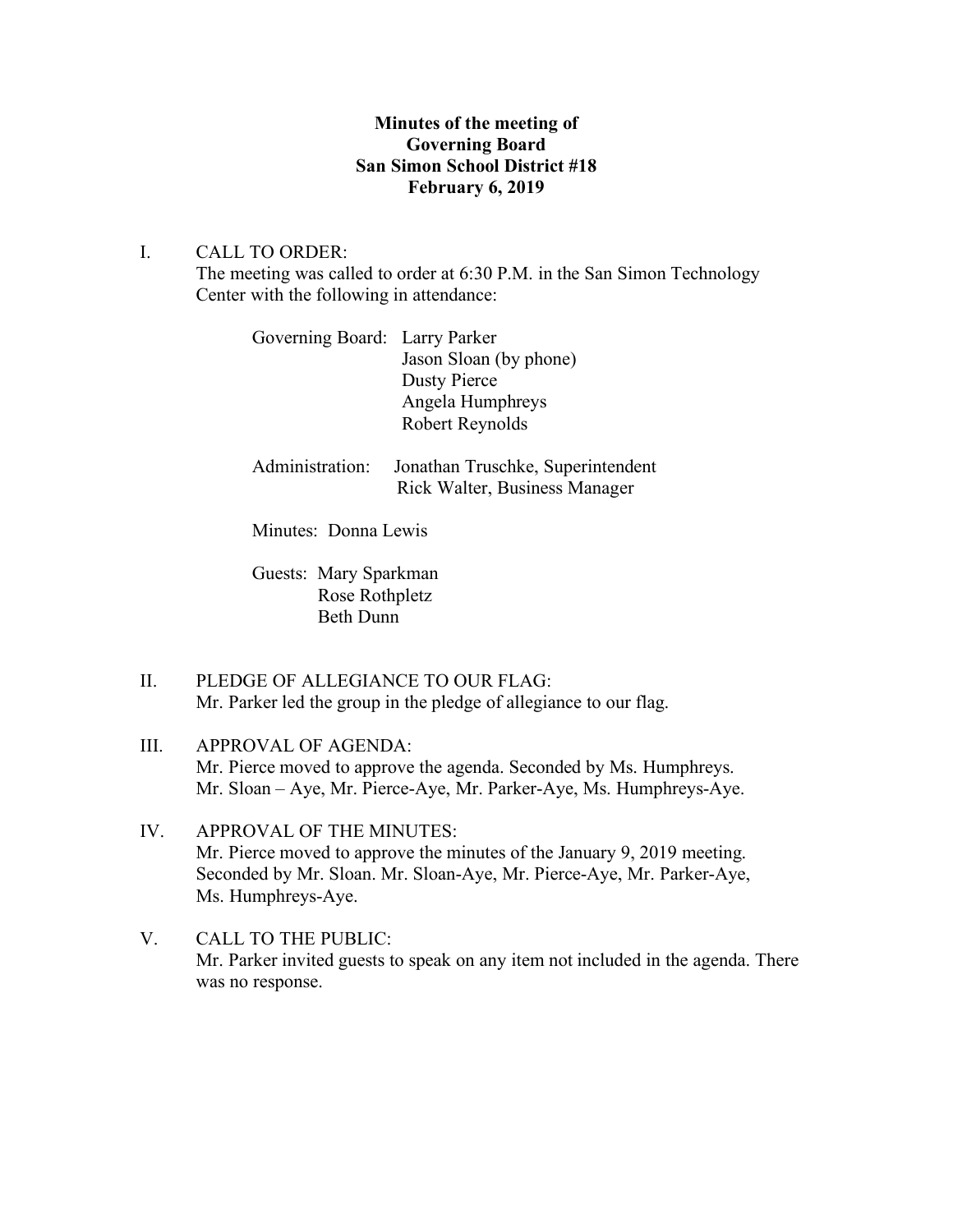### VI. REPORTS:

- 6a. Ms. Humphreys reported on her experience at the BOLTS training. Mr. Truschke reported on the bond committee meeting. Chris Lentz will serve as Chairperson. Members will be Beth Dunn, Kari Wade and Lesti Webster. The School Facilities Board will be replacing units on the elementary music room, art room, library and 2 units on the high school building. The girls junior high basketball tournament will be 2/9 and boys' tournament 2/16. The varsity girls basketball team won their first regional game against Immaculate Heart. They will play Baboquivari tomorrow at 4:00 PM. The TRUST will be on campus 2/13 to do an exposure summary. National FFA Week will be 2/18-2/21. No school on 2/18 for Presidents Day. Cochise College will be on campus to meet with the seniors on 2/20. Students involved in the Knowledge Bowl will travel to Cochise on 2/25. The U of A Dental Program will apply sealants to grades 2, 4, & 6 on 2/28. High school baseball practice started today.
- 6b. Mr. Walter reported he will begin working on the budget as soon as we get the ASRS and property tax figures. Our annual audit will be March 4-7. The Student Activities report included the  $8<sup>th</sup>$  grade candy bar sales,  $9<sup>th</sup>$  grade Valentine Candy Grams, & 11th grade pizza kits, FFA Sausage Sales. The seniors are preparing for the senior trip. There will be a graduation meeting next week. We will be selling San Simon Longhorn jackets. It will be posted on Facebook. We have to have a minimum order of 6. The cost will be \$65.00 and must be prepaid. He sent the purchase order to Blue Bird for the VW bus settlement. The remaining balance will come out of Capital Assets. He presented the monthly budget report noting a few changes.

#### VII. ACTION ITEMS:

- 7a. Mr. Pierce performed the swearing in of new Board Member, Mr. Robert Reynolds.
- 7b. Ms. Humphreys nominated Mr. Parker for President. There were no other nominations. Mr. Sloan-Aye, Mr. Pierce-Aye, Mr. Reynolds-Aye, Ms. Humphreys-Aye. Nominations were open for Clerk of the Board. Mr. Sloan and Mr. Pierce were nominated. Mr. Sloan voted Mr. Pierce. Mr. Pierce voted Mr. Sloan, Mr. Parker voted Mr. Sloan. Mr. Reynolds voted Mr. Sloan, Ms. Humphreys voted Mr. Sloan. Mr. Sloan-4votes, Mr. Pierce-1 vote.
- 7c. Ms. Humphreys moved to approve the San Simon Unified School District Master Calendar for the 2019/2020 school year. Seconded by Mr. Pierce. Mr. Sloan-Aye, Mr. Pierce-Aye, Mr. Parker-Aye, Mr. Reynolds-Aye, Ms. Humphreys-Aye.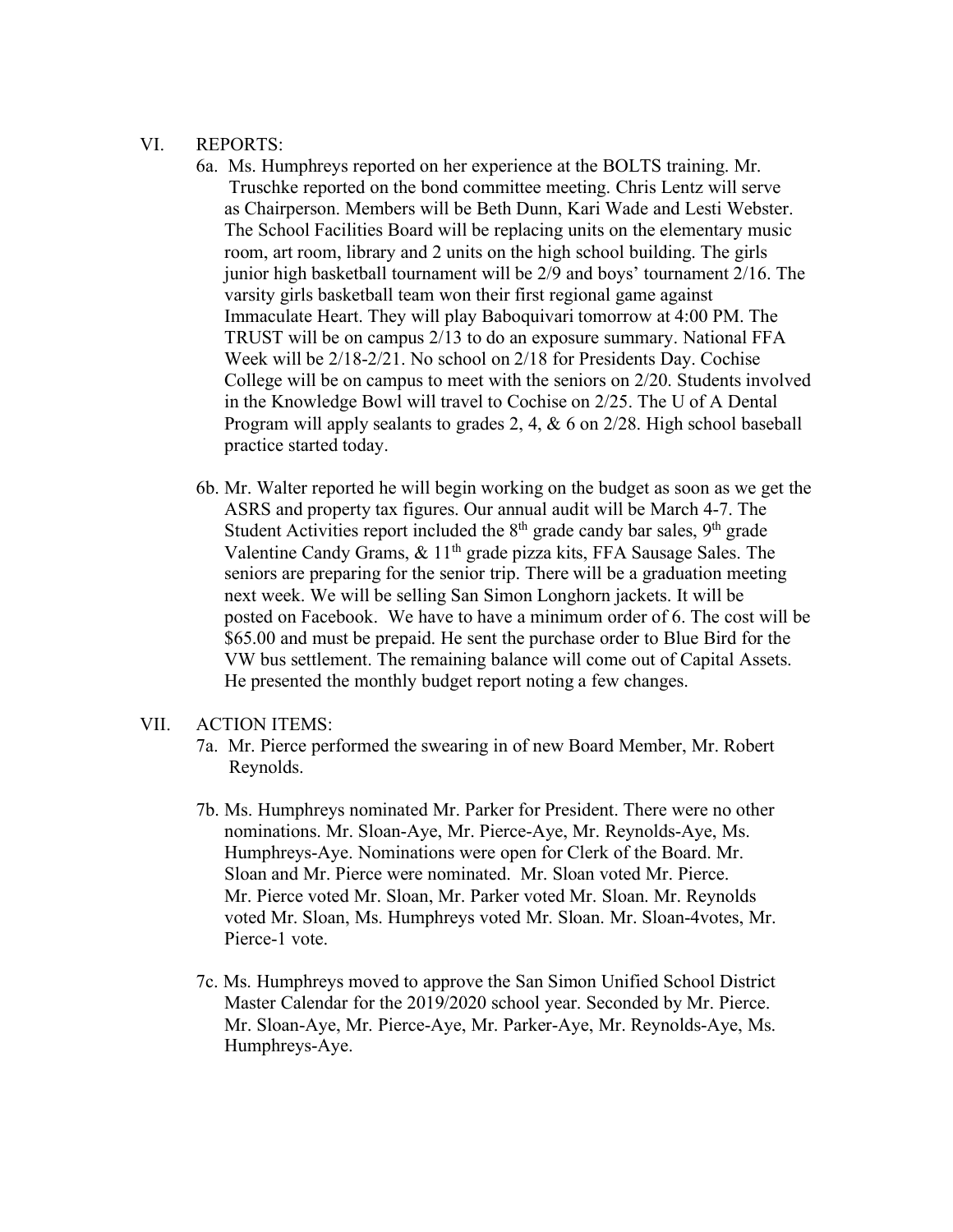- 7d. Mr. Pierce moved to approve allowing the county treasurer to invest and/or reinvest monies in the District's debt service fund in accordance with ARS-15-1025. Mr. Sloan-Aye, Mr. Pierce-Aye, Mr. Parker-Aye, Mr. Reynolds-Aye, Ms. Humphreys-Aye.
- 7e. Mr. Pierce moved to approve Western Bank as sole bank for school auxiliary and revolving funds in accordance with ARS-1126 as well as authorizing signers on loan applications and credit card use. Seconded by Ms. Humphreys. Mr. Sloan-Aye, Mr. Pierce-Aye, Mr. Parker-Aye, Mr. Reynolds- Aye, Ms. Humphreys-Aye.
- 7f. Mr. Pierce moved to approve Terms and Conditions Acceptance of Monies from Building Renewal Grant Fund for project numbers 020218001-1105- 010BRG, 020218001-1009-009BRG, and 020218001-1008-008BRG. Seconded by Ms. Humphreys. Mr. Sloan-Aye, Mr. Pierce-Aye, Mr. Parker- Aye, Mr. Reynolds-Aye, Ms. Humphreys-Aye.

#### VIII. EXECUTIVE SESSION:

8a. Ms. Humphreys moved to go into executive session at 7:00 PM to discuss personnel. Seconded by Mr. Pierce. Mr. Sloan-Aye, Mr. Pierce-Aye, Mr. Parker-Aye, Mr. Reynolds-Aye, Ms. Humphreys-Aye. Open session resumed at 7:26 PM.

## IX. ACTION ITEMS:

9a. Ms. Humphreys moved to approve Debbie Peterson and Lynn Espinosa as high school softball coaches with the stipend being split and Debbie Peterson remaining in the classroom during Period 8. Seconded by Mr. Pierce. Mr. Sloan-Aye, Mr. Pierce-Aye, Mr. Parker-Aye, Mr. Reynolds-Aye, Ms. Humphreys-Aye.

 Ms. Humphreys moved to accept the Business Manager contract for Rose Rothpletz for the 2019/2020 school year. Seconded by Mr. Pierce. Mr. Sloan-Aye, Mr. Pierce-Aye, Mr. Parker-Aye, Mr. Reynolds-Aye, Ms. Humphreys-Aye.

Ms. Humphreys moved to hire Ronald Klump for the position of Transportation Director and Maintenance. Seconded by Mr. Pierce. Mr. Sloan-Aye, Mr. Pierce-Aye, Mr. Parker-Aye, Mr. Reynolds-Aye, Ms. Humphreys-Aye.